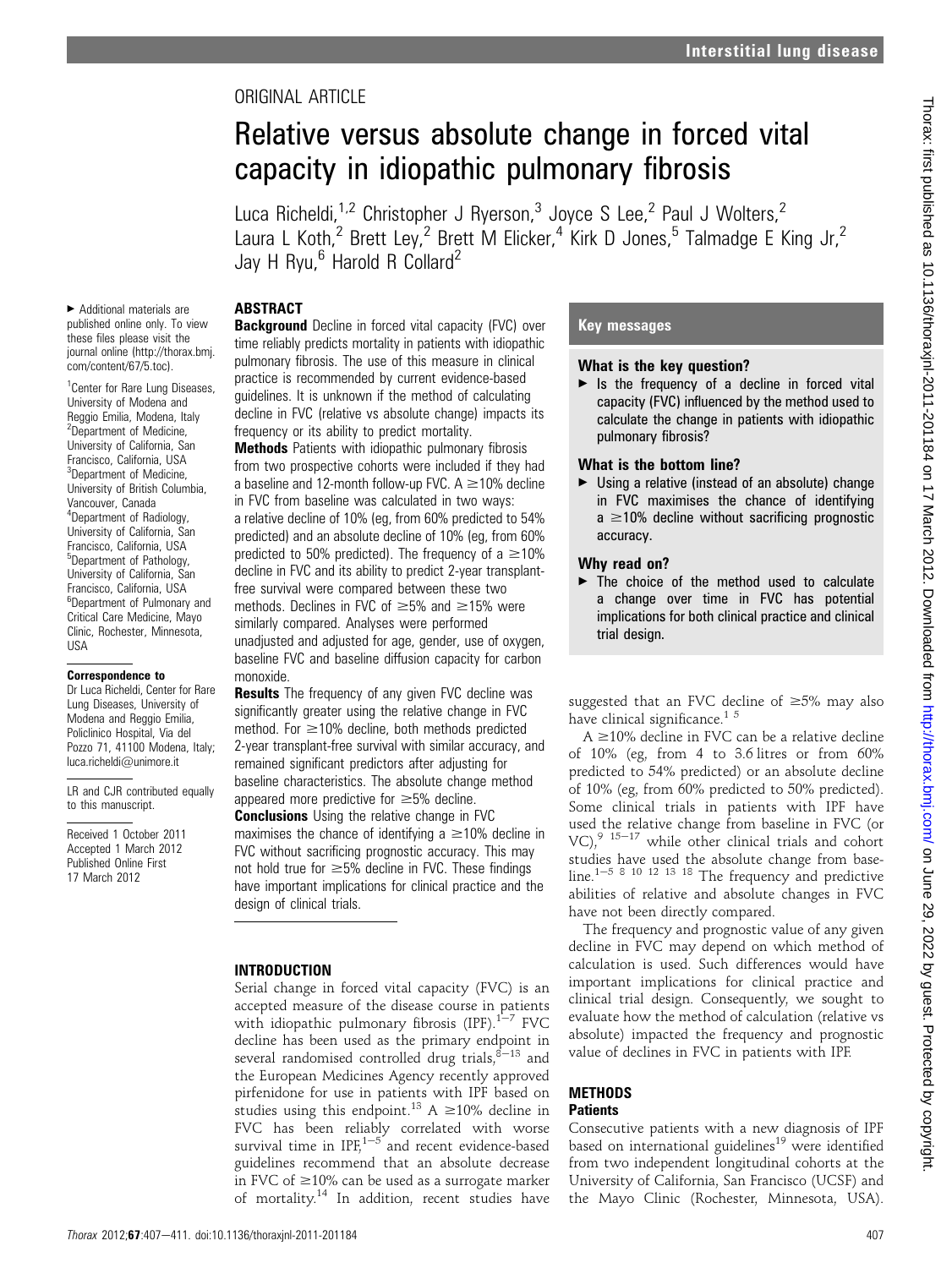Patients were included in the study if they had two serial FVC measurements 12 months apart. The Institutional Review Boards at each institution approved the protocol.

#### Predictor and outcome variables

The primary predictor variable was a  $\geq$ 10% decline in FVC, defined as the difference between the baseline FVC and the 12-month FVC  $(\pm 3 \text{ months}, \text{ figure 1})$ . The change in FVC was calculated as relative change ( $FVC_{baseline}-FVC_{12}$  months/ $FVC_{baseline}$ , using either FVC in litres or % predicted FVC) and absolute change (FVC<sub>baseline</sub>-FVC<sub>12</sub> months, using % predicted FVC). Since the two methods of calculating relative change are mathematically equivalent, we only report the data from relative change in % predicted FVC (data for the relative change in FVC in litres is included in table 1 in the online data supplement). Secondary analysis included the predictor variable of  $\geq$ 5% and  $\geq$ 15% declines in FVC. Additional predictor variables included were age, gender, oxygen use, FVC and diffusion capacity for carbon monoxide (DLCO). FVC and DLCO were measured according to previous guidelines<sup>20</sup>  $^{21}$  and % predicted FVC was recalculated from the raw data using the National Health and Nutrition Examination Survey (NHANES) equation.22

The primary outcome was 2-year transplant-free survival, defined as the absence of death or lung transplant at 2 years measured from the date of the 12-month FVC (ie, 2 years after the change in FVC was observed). Secondary outcomes included survival at 2 years, transplant-free survival at 1 year, survival at 1 year, time to death or lung transplant, and time to death. For survival outcomes, lung transplant was either not considered an event (survival at 2 years, survival at 1 year) or subjects were censored on the date of transplant (time to death). Vital status and transplantation status were determined from review of the medical record and use of the Social Security Death Registry (accessed on 27 Jun 2011 at http://ssdi.rootsweb.ancestry.com).

#### Statistical analysis

The frequency of decline in FVC was determined for both methods and compared using McNemar's  $\chi^2$  test (test of symmetry). The impact of baseline FVC on frequency of decline in FVC was evaluated by considering baseline FVC as a continuous variable and by stratifying baseline FVC above or below the median value. Logistic regression was used to determine the association of dichotomised decline in FVC with 2-year transplant-free survival. Unadjusted analyses were performed, followed by adjustment for age, gender, oxygen use and baseline % predicted FVC and DLCO. The utility of adding change in FVC to the nested baseline variables was tested using a like-



Figure 1 Methods of 12-month decline in forced vital capacity (FVC) calculation. Two methods of calculating change in FVC over 12 months were used. The time interval for 12-month follow-up FVC was set at  $9-15$  months to allow for adequate numbers of patients.

lihood ratio test. These analyses were repeated for secondary endpoints (logistic regression and Cox proportional hazards). The predictive ability of each method was compared using OR or HRs and the area under the receiver operating characteristic (AUROC) curve or c-statistic as appropriate. We compared test characteristics subjectively since there is no formal means to directly compare these non-nested models. Analyses were repeated excluding patients with severe disease by physiological criteria (FVC <50% or DLCO <35% predicted). All data analysis was performed using Stata V.11.0 (Stata Corp).

# RESULTS

#### Patient population

A total of 142 patients were included in the primary analysis (88 from UCSF and 54 from Mayo Clinic, table 1). Included patients did not differ in baseline characteristics or survival from those excluded due to lack of a 12-month follow-up FVC ( $n=189$ ; data not shown). The mean age at the time of diagnosis was 67 years, most patients were men with a history of smoking, and more than half had surgical lung biopsy. The mean FVC at baseline was 2.7 litres (68% predicted) and mean DLCO was 12.4 ml/ min/mm Hg (49% predicted). Patients had a wide range of disease severity, with a broad distribution of baseline FVC and DLCO (see figure 1 in the online data supplement). There were 108 patients that met physiological inclusion criteria commonly used for intervention studies (FVC  $\geq$ 50% predicted and DLCO  $\geq$ 35% predicted).

### Frequency of decline in FVC over 12 months

The frequency of a  $\geq$ 10% decline in FVC over 12 months was almost twice as high using the relative change in FVC than using the absolute change in FVC (30% vs  $18\%$ ,  $p<0.001$ ) (table 2). There was no significant relationship between baseline FVC and the prevalence of  $\geq 10\%$  decline in FVC over 12 months using either method (see table 2 and figure 2 in the online data supplement). The results were similar for 5% and 15% declines in FVC and when excluding patients with severe disease (table 2).

Baseline patient characteristics were not different when comparing patients without a  $\geq 10\%$  decline in FVC by either method (n=99), patients with a  $\geq 10\%$  decline only by the relative method ( $n=17$ ), and patients with decline by both methods (n=26) (data not shown). Median transplant-free survival was 4.7 years for patients without a  $\geq$ 10% decline in FVC by either method, 2.6 years for patients with a  $\geq 10\%$ decline only by the relative method, and 2.0 years for patients with a  $\geq$ 10% decline by both methods (p value=0.001 for the difference between all groups).

| Table 1<br>Baseline patient characteristics $(n=142)$ |                |  |  |
|-------------------------------------------------------|----------------|--|--|
| <b>Characteristic</b>                                 | Mean (SD) or % |  |  |
| Age                                                   | 67.0(9.0)      |  |  |
| Male gender                                           | 74%            |  |  |
| History of smoking                                    | 69%            |  |  |
| Currently smoking                                     | 1.4%           |  |  |
| Biopsy proven disease                                 | 56%            |  |  |
| Current or previous prednisone use                    | 35%            |  |  |
| Long-term oxygen therapy                              | 19%            |  |  |
| <b>FVC, litres</b>                                    | 2.70(0.78)     |  |  |
| FVC, % predicted                                      | 67.6 (16.1)    |  |  |
| DLCO (ml/min/mm Hg)                                   | 12.4 (4.2)     |  |  |
| DLCO, % predicted                                     | 48.5 (15.1)    |  |  |
|                                                       |                |  |  |

DLCO, diffusion capacity for carbon monoxide; FVC, forced vital capacity.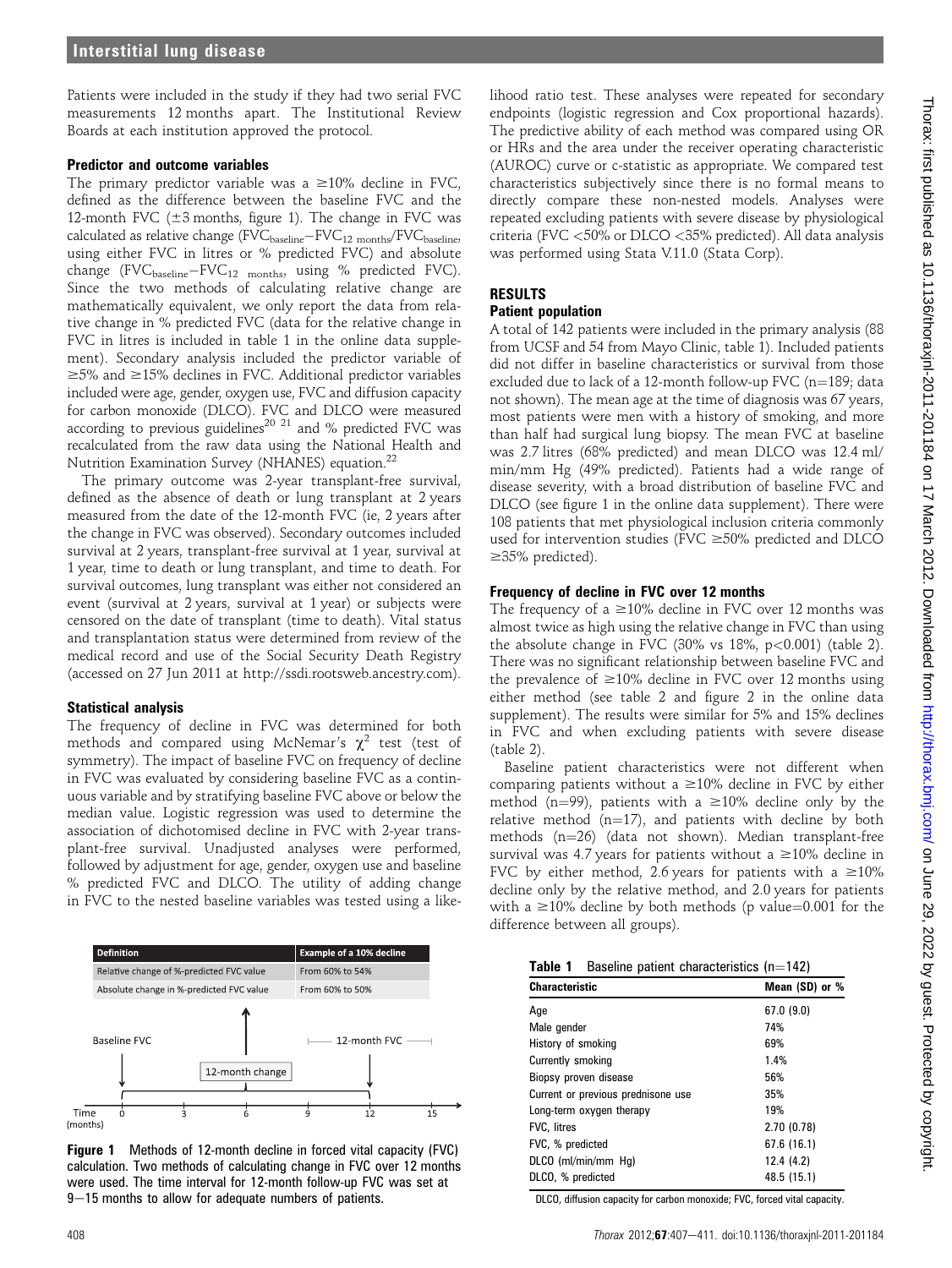|           | <b>Table 2</b> Frequency of $\geq$ 5%, $\geq$ 10% and $\geq$ 15% decline in FVC at |  |  |  |  |
|-----------|------------------------------------------------------------------------------------|--|--|--|--|
| 12 months |                                                                                    |  |  |  |  |

|                                                    | 12-month FVC decline |           |           |  |  |
|----------------------------------------------------|----------------------|-----------|-----------|--|--|
| <b>Method of calculation</b>                       | $\geq 5\%$           | $>10\%$   | >15%      |  |  |
| Whole cohort $(n=142)$                             |                      |           |           |  |  |
| Relative change                                    | 70 (49.3)            | 43 (30.3) | 30(21.1)  |  |  |
| Absolute change                                    | 52 (36.6)            | 26 (18.3) | 11(7.7)   |  |  |
| p Value for difference<br>hetween methods          | < 0.001              | < 0.001   | < 0.001   |  |  |
| Excluding patients with severe disease $(n=108)^*$ |                      |           |           |  |  |
| Relative change                                    | 58 (53.7)            | 36 (33.3) | 25 (23.2) |  |  |
| Absolute change                                    | 46 (42.6)            | 22 (20.4) | 7(6.5)    |  |  |
| p Value for difference<br>between methods          | < 0.001              | < 0.001   | < 0.001   |  |  |

Data presented as number of patients (% of patients) meeting the stated threshold. \*Patients were excluded from this analysis if baseline FVC  $<$  50% or DLCO  $<$  35%.

DLCO, diffusion capacity for carbon monoxide; FVC, forced vital capacity.

## Predictive value of decline in FVC over 12 months

Both methods of calculating  $\geq$ 10% decline in FVC predicted transplant-free survival at 2 years, using both unadjusted and adjusted analysis (table 3 and figure 2). The adjusted ORs for death or transplant at 2 years were 3.39 (95% CI 1.14 to 10.07) for the relative method and 4.52 (95% CI 1.27 to 16.12) for the absolute method, with overlapping CIs. Using the relative or absolute method, the AUROC was 0.82 with the addition of  $\geq$ 10% decline in FVC to the baseline variables age, gender, oxygen use, % predicted FVC and % predicted DLCO. The addition of  $\geq$ 10% FVC decline to baseline variables significantly improved model performance for both the relative and absolute methods (likelihood ratio test  $p$  value $=0.02$  for both methods).  $A \ge 5\%$  decline in FVC over 12 months predicted a greater risk of death or transplant at 2 years on adjusted analysis using only the absolute method of calculation (table 3). Adjustment for each individual covariate (age, gender, oxygen use, baseline FVC and baseline DLCO) increased the OR of death or transplant at 2 years. The greatest increase in OR was seen with the adjustment for baseline FVC. A  $\geq$ 15% decline in FVC over 12 months predicted a greater risk of death or transplant at 2 years on unadjusted and adjusted analysis using only the relative method of calculation (table 3). The results were qualitatively similar for all secondary outcomes, including the direction and magnitude of the effect (OR and HRs; see tables 3-5 in the online data supplement), and the overall predictive accuracy of the models (AUROC curve and c-statistic; data not shown). The results were also similar for all analyses when excluding patients with severe disease (table 3).

# **DISCUSSION**

Recent evidence-based guidelines for the management of IPF state that an absolute decline in FVC of  $\geq$ 10% over time is an



**Figure 2** Transplant-free survival estimates based on  $\geq$ 10% decline in forced vital capacity (FVC). Kaplan-Meier survival estimates for transplant-free survival are shown for both methods comparing subjects with and without a  $\geq$ 10% decline in FVC at 12 months. Solid lines represent absolute change in % predicted FVC and dashed lines represent relative change in % predicted FVC. Patients with a relative decline in FVC of  $\geq$ 10% had a median transplant-free survival of 2.35 years (95% CI 1.49 to 2.90) compared with 4.71 years (95% CI 4.20 to 5.83) for those without a 10% relative decline in FVC. Patients with an absolute decline in FVC of  $\geq$ 10% had a median transplant-free survival of 2.03 years (95% CI 0.83 to 3.55) compared with 4.55 years (95% CI 2.90 to 5.77) for those without a 10% absolute decline in FVC.

acceptable method to assess disease progression and estimate risk of future mortality in patients with IPF.14 As a consequence,  $a \ge 10\%$  decline in FVC affects management decisions (eg, enrolment in a clinical trial, start of a therapy, referral for lung transplant evaluation) and the counselling of patients. Our results show that the method used to calculate change in FVC has a significant impact on the frequency of a decline in FVC over 12 months in patients with IPF, and suggest that a  $\geq$ 10% relative decline in FVC may be preferable to an absolute  $\geq 10\%$ decline in assessing disease progression.

The choice of method has potential implications for both clinical practice and clinical trial design. Clinically, the use of the absolute method to calculate a  $\geq$ 10% decline in FVC fails to identify almost half of patients with a  $\geq$ 10% decline in FVC calculated using the relative method. These 'relative-method positive, absolute-method negative' patients had a similar 2-year transplant-free survival to patients with a  $\geq$ 10% decline by both methods. This suggests that using the absolute method to calculate  $\geq$ 10% decline in FVC will miss some patients that have a clinically meaningful decline in FVC, which could lead to delays in important management decisions.

Our findings also demonstrate the potential impact of the method used to calculate a  $\geq$ 10% decline in FVC on the design and results of clinical trials. Almost twice as many patients

Table 3 Relationship between decline in FVC at 12 months and transplant-free survival at 2 years

| <b>Method of calculation</b>                       | 12-month FVC decline of $\geq 5\%$ |                       | 12-month FVC decline of $\geq 10\%$ |                       | 12-month FVC decline of $\geq 15\%$ |                               |  |
|----------------------------------------------------|------------------------------------|-----------------------|-------------------------------------|-----------------------|-------------------------------------|-------------------------------|--|
|                                                    | OR (95% CI)                        | Adjusted OR* (95% CI) | OR (95% CI)                         | Adjusted OR* (95% CI) | OR (95% CI)                         | Adjusted OR* (95% CI)         |  |
| Whole cohort $(n=142)$                             |                                    |                       |                                     |                       |                                     |                               |  |
| Relative change                                    | $2.09$ (0.96 to 4.55)              | $2.76$ (0.98 to 7.80) | $2.47$ (1.10 to 5.53)               | 3.39 (1.14 to 10.07)  | $3.55$ (1.45 to 8.71)               | 4.31 (1.30 to 14.29)          |  |
| Absolute change                                    | $2.04$ (0.93 to 4.48)              | 5.21 (1.64 to 16.60)  | 3.10 (1.22 to 7.89)                 | 4.52 (1.27 to 16.12)  | 3.00 (0.85 to 10.53)                | $1.75$ (0.33 to 9.40)         |  |
| Excluding patients with severe disease $(n=108)$ + |                                    |                       |                                     |                       |                                     |                               |  |
| Relative change                                    | $2.41$ (0.87 to 6.66)              | $2.58$ (0.77 to 8.60) | $2.40$ (0.90 to 6.43)               | 2.51 (0.75 to 8.33)   | 4.32 (1.50 to 12.45)                | 4.71 (1.26 to 17.66)          |  |
| Absolute change                                    | $2.48$ (0.93 to 6.64)              | 4.29 (1.19 to 15.41)  | 4.02 (1.36 to 11.86)                | 4.89 (1.18 to 20.23)  | 2.53 (0.52 to 12.29)                | $1.15(0.14 \text{ to } 9.74)$ |  |

\*Adjustment for gender and baseline age, oxygen use, FVC and DLCO.

 $\dagger$ Patients were excluded from this analysis if baseline FVC <50% or DLCO <35%.

DLCO, diffusion capacity for carbon monoxide; FVC, forced vital capacity.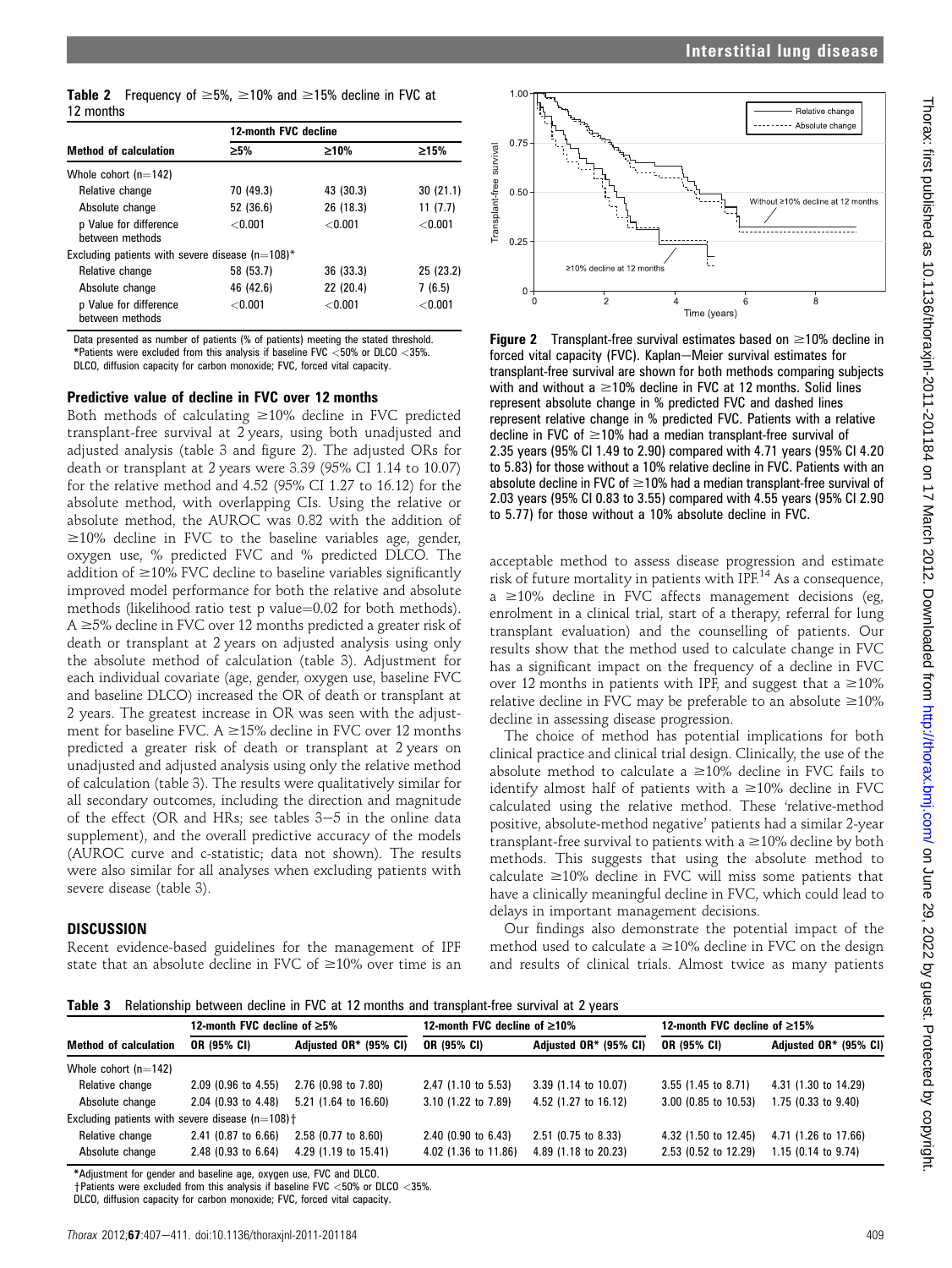Figure 3 Impact of method of calculating decline in forced vital capacity (FVC) on sample size estimates. Sample size requirements were determined for both methods of calculating change in FVC for a clinical trial using  $\geq$  10% decline in FVC as a primary endpoint. Sample size estimates are based on a head-tohead comparison of two therapies, with a baseline decline in FVC of equal frequency and variance compared with our cohort. Samples size estimates are provided for three different effect

Effect size Method of calculation



sizes (20% relative difference=0.2, 35% relative difference=0.35 and 50% relative difference=0.5), and two different power levels (80%=black bar, 90%=black plus grey bar).

would be required to adequately power a clinical trial to  $\geq$ 10% decline in FVC using the absolute method than using the relative method (figure 3). Put another way, using the relative method to calculate  $\geq$ 10% decline in FVC would substantially increase the number of events in such a trial, reducing sample size requirements and increasing feasibility. In theory, trials that used  $a \ge 10\%$  decline in FVC as part of their primary endpoint (eg, as a component of progression-free survival) could yield different results depending on the choice of relative or absolute method. This difference between methods applies to our cohort as a whole and to the subgroup of patients with less severe disease who would meet the inclusion criteria for the most recent randomised clinical trials.

Recently, it has been reported that declines in FVC smaller than 10% predict mortality.<sup>15</sup> Unlike our findings for a  $\geq$ 10% decline in FVC, we found that a  $\geq$ 5% decline in FVC over 12 months was predictive of 2-year transplant-free survival only when calculated as an absolute change, and only when adjusting for baseline variables. This apparent difference between our study and previous studies may be due to different study populations. Specifically, previous studies showing that small declines in FVC are predictive of mortality have limited the number of patients with severely reduced baseline FVC by either requiring surgical lung biopsy for diagnosis, or by excluding patients with severe disease.<sup>1 5</sup> In our study, the most powerful modifier of the predictive power of a relative 5% decline in FVC was baseline FVC, suggesting that baseline severity may be an important factor in evaluating the significance of small changes in FVC. This suggests that for clinicians and clinical researchers who decide to use declines of <10%, the absolute method may be more appropriate. This may be due to an increased risk of identifying random, clinically insignificant fluctuations in FVC using the relative method. Interestingly, we found that a  $\geq$ 15% decline in FVC over 12 months was predictive of 2-year transplant-free survival only when calculated as a relative change. However, the lack of statistical significance for the absolute change is likely related to the small number of events when using this method.

Our results are limited by the retrospective nature of the study design; not all patients had an FVC measurement recorded 12 months after initial evaluation. Importantly, there were no significant clinical or physiological differences between those patients who had a 12-month follow-up FVC measurement and those patients who did not (data not shown). A second limitation is that the numbers of patients with relatively normal or with severely reduced pulmonary function were small, and thus our results may not apply to all patients with IPF. However, the findings of this study do not appear to change with stratification or adjustment for baseline FVC. Finally, our results are applicable to a 12-month change in FVC, but may not apply to other intervals of change. We chose to evaluate a 12-month change in FVC primarily because change in FVC over 12 months is commonly reported in clinical trials. An additional advantage of using a 12-month interval is that every individual will age exactly 1 year. This eliminates distortion in % predicted FVC values that would occur with other time intervals in which only some individuals would have a birthday that resulted in ageing-related change in their predicted FVC. This birthday phenomenon would not affect change in FVC reported in litres.

In summary, this study demonstrates that the method used to calculate change in FVC in patients with IPF is important as it affects the frequency of any given decline in FVC, the most commonly used measure of disease progression in clinical practice and clinical trials. We believe that clinicians and clinical researchers should consider using the relative change in FVC when calculating a  $\geq 10\%$  decline in FVC. This approach maximises the chances of identifying clinically meaningful change without sacrificing prognostic accuracy.

Acknowledgements The authors wish to acknowledge the assistance of Sally McLaughlin and Jane Berkeley for their efforts in caring for many of these patients and their assistance with managing the clinical data. We would also like to acknowledge the providers in the community for partnering with us in the care of patients with IPF and referring patients to our centres for participation in clinical research. Finally, we would like to acknowledge the patients and family members whose generosity and selflessness in participating in research makes progress possible.

Contributors Conception and design: LR, CJR, HRC; analysis and interpretation: LR, CJR, JSL, PJW, LLK, TEK, HRC; drafting the manuscript for important intellectual content: LR, CJR, JSL, PJW, LLK, BL, BME, KDJ, TEK, JHR, HRC.

Funding NIH grant HL086516 (HRC).

Correction notice This article has been corrected since it was published online first. The author names now read Brett Ley and Brett M Elicker. The following sentence has been updated to read: 'The mean age at the time of diagnosis was 67 years, most patients were men with a history of smoking, and more than half had surgical lung biopsy.'

**Competing interests** None to declare.

Patient consent Obtained.

**Ethics approval** Ethics committee of UCSF and Mayo Clinic.

Provenance and peer review Not commissioned; externally peer reviewed.

#### **REFERENCES**

- Zappala CJ, Latsi PI, Nicholson AG, et al. Marginal decline in forced vital capacity is associated with a poor outcome in idiopathic pulmonary fibrosis. Eur Respir J  $2010;$ 35:830-6.
- **Flaherty KR,** Mumford JA, Murray S, et al. Prognostic implications of physiologic and radiographic changes in idiopathic interstitial pneumonia. Am J Respir Crit Care Med 2003;168:543-8.